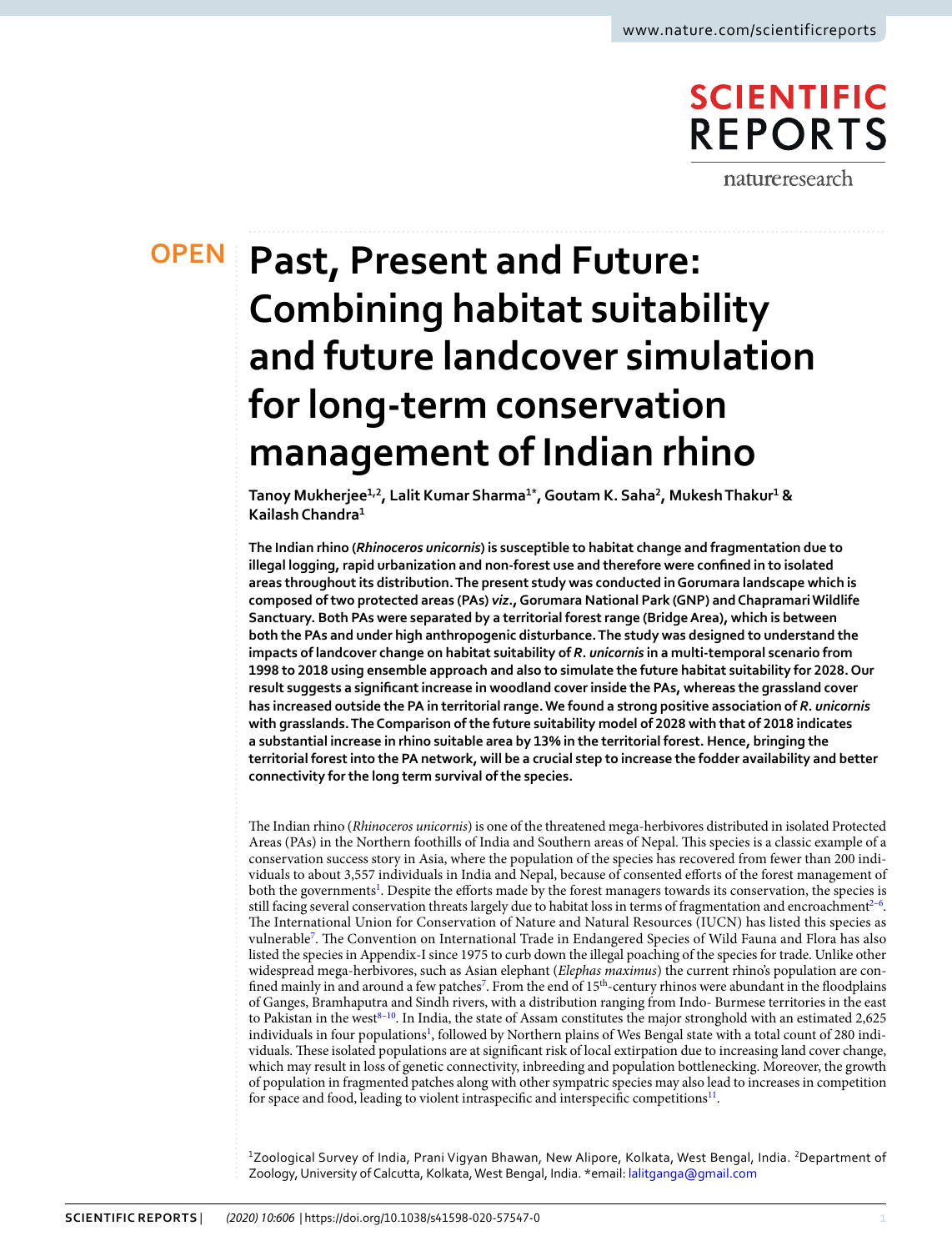The R. unicornis prefer grassland habitats intermixed with wetlands and riverine forest but with marked sea-sonal variations that are evident in their habitat utilisation patterns<sup>[9,](#page-8-7)[12](#page-8-8)</sup>. However, the dominance of tall grasses was well known to influence the R. unicornis distribution<sup>[13](#page-8-9)</sup> positively. These habitats are increasingly getting threatened due to riverside erosion, accumulation of weeds in water bodies such as water hyacinth and invasion by alien species such as Mikania sp. and Albezzia procera in grassland habitat<sup>2-[5](#page-8-10)</sup>. In some of the populations of R. unicornis, the degradation of habitat in the form of loss of food resources is leading to crop damage in fringe villages which results in the development of antagonistic behaviour among the local communities towards the species<sup>[6](#page-8-2)</sup>. In West Bengal state habitat fragmentation has resulted in the confinement of the species into two isolated areas namely Jaldapara National Park (JNP) with 204 individuals and Gorumara National Park (GNP) with  $\sim$ 50 individuals. Previous studies from the landscape attributed R. *unicornis* habitat loss to agriculture expansion, extension of tea gardens, encroachment, river erosion and improper forestry practices<sup>[14](#page-8-11)</sup>. The R. unicornis habitat in greater Gorumara landscape is patchy, and is a mix of territorial forest ranges including Jalpaiguri, Kalimpong and Cooch Behar Forest Divisions and PAs such as Jaldapara Wildlife Sanctuary, Chapramari Wildlife Sanctuary (CWLS) and GNP[15](#page-8-12). The increasing patchy distribution of rhino habitat may lead to loss of movement corridors and further genetic stress<sup>[16](#page-8-13)-18</sup>.

The study landscape is a known tourist destination in the region, and because of this tourist influx, the landscape is experiencing a significant amount of anthropogenic pressure, mostly because of the busy Railway line and vehicular traffic on the NH 31. The GNP and CWLS are two PAs which are separated by a railway line and national highways which are posing severe threats to the large body animals such as rhinos, elephants and gaur. Over the recent past, several individuals of these mega-herbivores got killed because of accidents<sup>[19](#page-8-15)</sup>. The primary factor behind the accidents is the availability of seasonal habitat in the territorial forest areas of these mega-herbivores which motivates the animal to negotiate these dangerous linear features. The mega-herbivores, including R. *unicornis*, in particular, tend to track food resources distributed in the landscape<sup>[20](#page-8-16)</sup>. The previous study has documented the movement of R. unicornis from PA into the agricultural landscape, which increases the likelihood of being killed in retaliation to crop damage by local communities and sometimes poached $^{21}$  $^{21}$  $^{21}$ .

The PA management strategy in the study landscape is mainly protection based, which includes fencing, heavy patrolling and monitoring. However, the focus has been on habitat-based management, which may not be suitable for the long term viability of large animals such as R. unicornis. The forested areas in the landscape are managed by following two different strategies, i.e.; the PAs are administered through action plans whereas, the non-PAs or territorial forests are managed under working plans. In India, PAs are kept aside for the conservation of species and its habitat, whereas the territorial forests are managed for production forestry as per the Indian Forest Act, (1972). This difference in management objectives may not always be useful for the long term viability of large size animals. Hence, it is imperative to adopt a landscape-based management strategy by focussing on the flagship species of the landscapes<sup>[22](#page-8-18)[,23](#page-8-19)</sup>. It is crucial to monitor the landcover configuration change for prioritisation of conservation and management strategies at local scales<sup>[24](#page-8-20)[,25](#page-8-21)</sup>. Moreover, the focus should be on the role of different degradation drivers on the ecological intactness, which is vital for the conservation of species<sup>[26](#page-8-22)</sup>.

During the recent past, improvements in using remote sensing technology for monitoring change in the landscape had made a significant contribution in taking vital management decisions for conservation and management[27](#page-8-23)[–29](#page-8-24). The remote sensing and GIS techniques provide necessary spatiotemporal support, which is relevant, reliable, quantifiable, and timely to cater information needed for making informed decisions<sup>[30](#page-9-0),[31](#page-9-1)</sup>.

Recent development in remote sensing technologies have equipped researchers to develop models which are useful in monitoring and predicting the futuristic changes in landcover, and also imperative in making data driven policies<sup>[32](#page-9-2)[–35](#page-9-3)</sup>. These models are efficient in detecting the change in the landscape configuration by using quantifiable drivers such as historical land cover trends, topology and anthropogenic changes. Hence, large num-ber of researchers have used these models with varied applications and dimensions<sup>36-[40](#page-9-5)</sup>. However, recent studies have brought out the need of new technique which have better capabilities in quantifying the effects of drivers on the predictions<sup>[41](#page-9-6)</sup>. Among the various existing models the cellular automata  $(CA)$  is the most widely used, which generates rich patterns and able to represent effectively the spatially nonlinear stochastic landcover change pro-cesses<sup>[42](#page-9-7),[43](#page-9-8)</sup>. The Logistic Regression (LR) based models were generally used to predict the probability of occurrence of a particular event by the values of a set of features whereas, the machine learning such as Artificial Neural Network (ANN) uses backpropagation gradient calculation method which updates the weights of a multilayer perceptron<sup>[44,](#page-9-9)[45](#page-9-10)</sup>. Such strategy has been adopted by a number of researchers and found useful in predicting the future land cover<sup>[46](#page-9-11)[,47](#page-9-12)</sup>.

This study has been designed to assess land cover change in the study landscape, followed by habitat suitability analysis in the multi-temporal scenario by adopting the ensemble approach. The study provides two-decades of landscape change data to assess changes in the habitat suitability for R. unicornis across the study landscape. Further, we adopted both ANN and LR based strategies for predicting the future land cover and also to identify suitable habitats of R. unicornis for the year 2028.

#### **Results**

**Land cover indicators and transformation dynamics from the year 1998 to 2018.** The supervised classification of the satellite images resulted in the identification of six dominant land cover types of the study area (Figs. [1](#page-2-0), [2\)](#page-2-1). The classification accuracy was assessed using 360 sample points (60 per class) generated using the stratified random sampling method over the study area for the LULC maps of 2018. The overall accuracy for 2018 map was 88.05%, and the kappa coefficient was 0.857, indicating a high degree of accuracy (Table. S1).

The comparisons between the multiple-temporal datasets (1998–2018) revealed that the grassland cover decreased initially in the first decade, followed by a sharp increase in the latter half (Figs. S1, S2). However, the shrubland cover has decreased continuously from 1998 to 2018 in two decades, and similar trends were also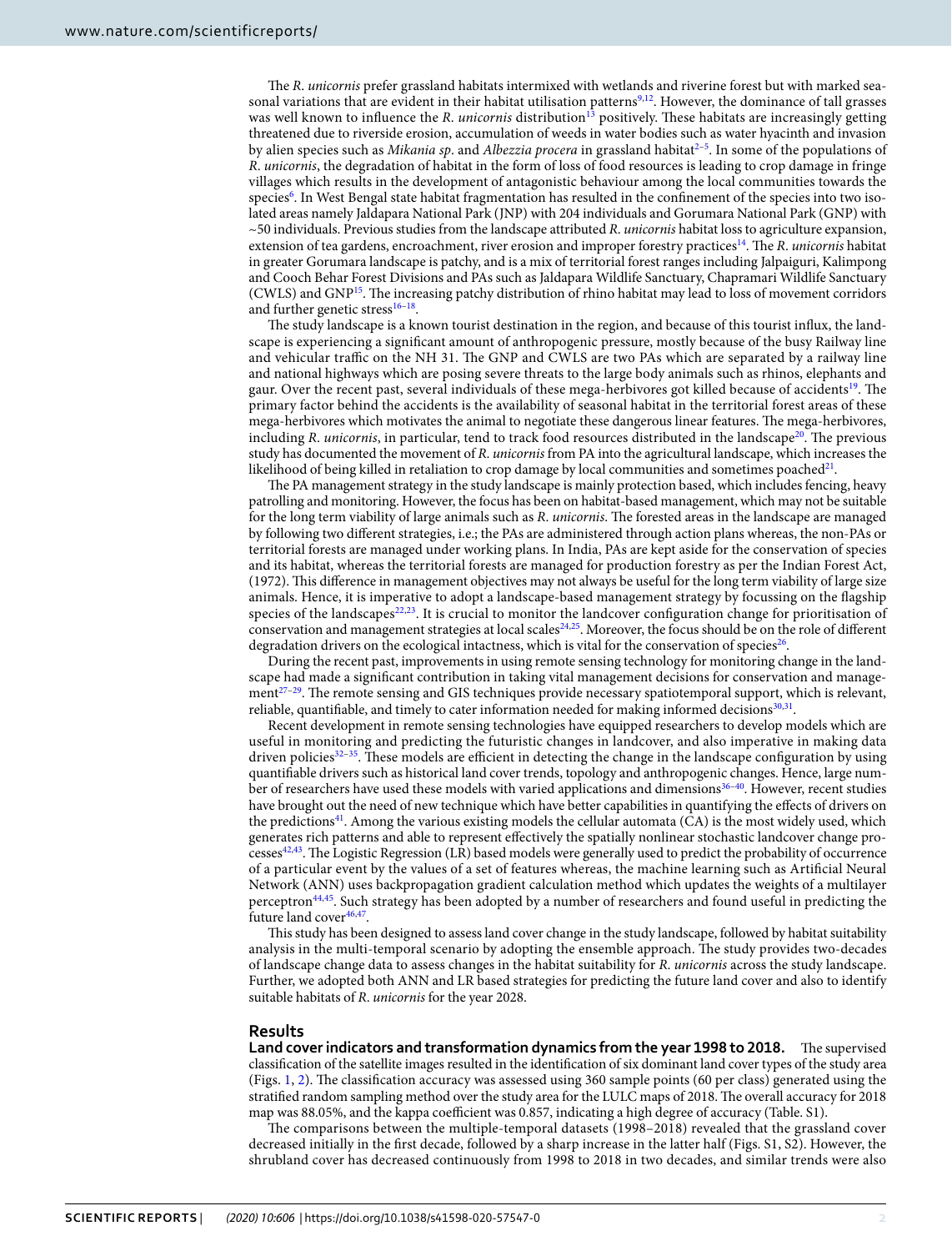

<span id="page-2-0"></span>**Figure 1.** Showing study area map. (**A**) Showing Gorumara National Park (GNP), Chapramari Wildlife Sanctuary (CWLS) and Bridge area along with road and rail network in red and black lines respectively. Background topographic surface has been created by adding ESRI base map (Topographic) in ArcGIS 10.6. (**B**) Field picture of one-horned rhino (Rhinoceros unicornis) in its natural habitat of GNP. (**C**) The extant distribution of one-horned rhino (Rhinoceros unicornis) as per IUCN. (Maps are generated using ArcGIS 10.6: [www.esri.com](http://www.esri.com)).



<span id="page-2-1"></span>**Figure 2.** Representing the different landcover classes in GNP buffer forest, in multitemporal datasets. Upper panel starting from the left describes the landcover types in the year 1998, 2008 and 2018. The lower panel represents the stimulated ANN (Artificial neural network) and LR (Logistic Regression) models for the year 2028. (Maps are generated using ArcGIS 10.6: [www.esri.com\)](http://www.esri.com).

observed in case of bare land cover. A notable increase was found in the woodland cover, and it has increased from 101.61 Km<sup>2</sup> of 1998 to 122.34 Km<sup>2</sup> in 2018 (Figs. S1, S2).

The transition probability matrix indicated the highest probability of conversion from bare land to shrubland by a value of 0.5, followed by 0.47 and 0.34 for river bank to water and grassland to shrubland respectively between 1998 and 2008. Whereas, from 2008 to 2018, the probability of transition value (0.56) was highest from bare land to shrubland, followed by shrubland to grassland (0.51) (Table. S2).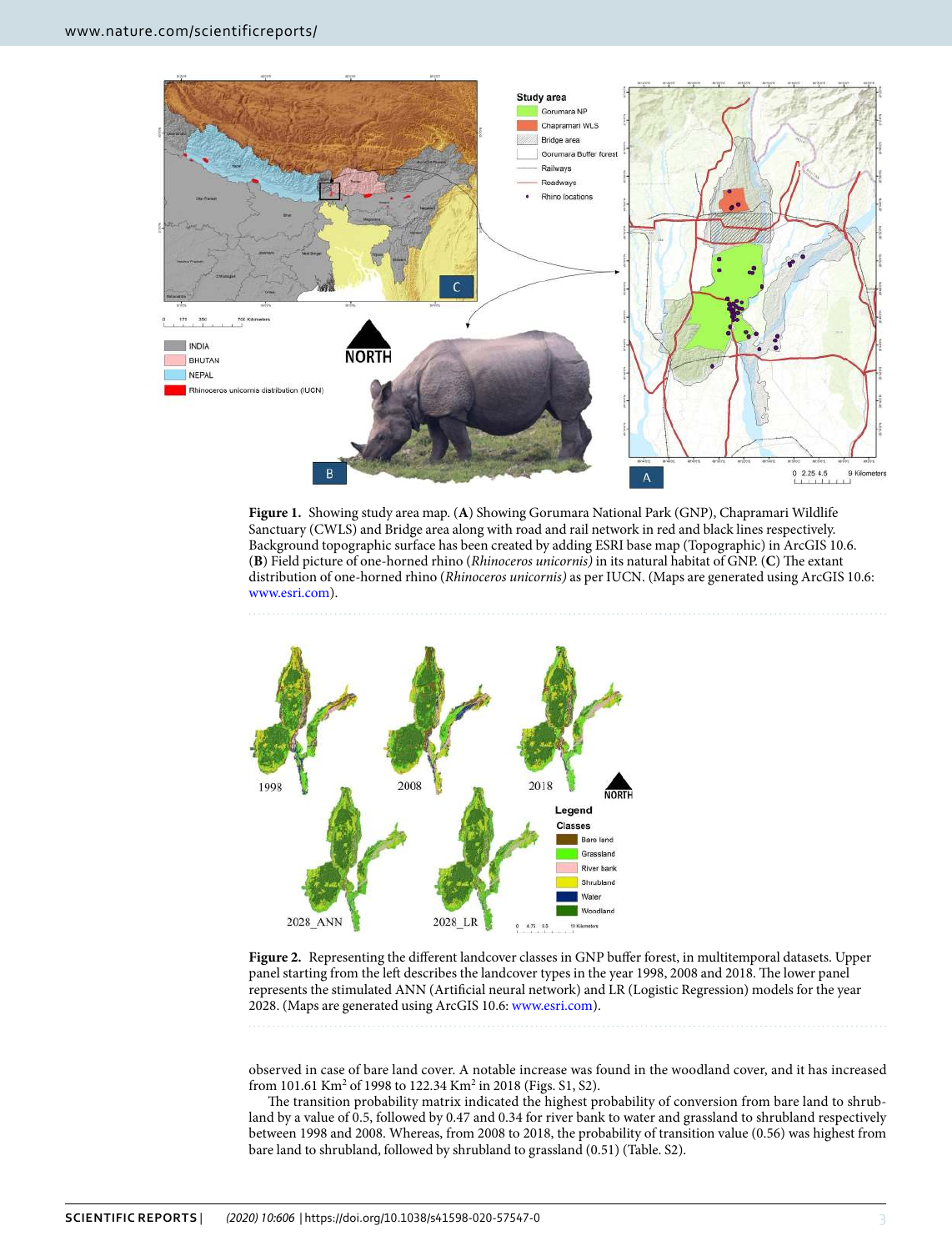<span id="page-3-0"></span>

| <b>METHOD</b> | <b>DATASET</b> | <b>AUC</b>       | $\Delta$<br><b>AUC</b> | <b>PCC</b>         | <b>TSS</b>        | <b>KAPPA</b>     | <b>SPECIFICITY</b> | <b>SENCITIVITY</b> |
|---------------|----------------|------------------|------------------------|--------------------|-------------------|------------------|--------------------|--------------------|
| <b>BRT</b>    | <b>TRAIN</b>   | 0.956            | 0.07                   | 89.811             | 0.795             | 0.782            | 0.898              | 0.897              |
|               | CV.            | $0.885 \pm 0.11$ |                        | $83.454 \pm 12.01$ | $0.654 \pm 0.234$ | $0.652 \pm 0.23$ | $0.854 \pm 0.17$   | $0.8 \pm 0.19$     |
| <b>GLM</b>    | <b>TRAIN</b>   | 0.947            | 0.13                   | 87.962             | 0.755             | 0.743            | 0.884              | 0.871              |
|               | <b>CV</b>      | $0.812 \pm 0.17$ |                        | $76 + 12.11$       | $0.508 \pm 0.311$ | $0.478 \pm 0.30$ | $0.783 \pm 0.15$   | $0.725 \pm 0.342$  |
| <b>MARS</b>   | <b>TRAIN</b>   | 0.926            | 0.08                   | 86.111             | 0.726             | 0.707            | 0.855              | 0.871              |
|               | CV.            | $0.846 + 0.12$   |                        | $77.818 + 8.86$    | $0.555 + 0.19$    | $0.535 + 0.17$   | $0.780 + 0.15$     | $0.775 \pm 0.21$   |
| <b>MAXENT</b> | <b>TRAIN</b>   | 0.937            | 0.04                   | 85.981             | 0.724             | 0.705            | 0.852              | 0.871              |
|               | CV.            | $0.893 + 0.08$   |                        | $84.181 \pm 9.57$  | $0.679 + 0.20$    | $0.665 \pm 0.19$ | $0.854 \pm 0.15$   | $0.825 \pm 0.20$   |
| RF            | <b>TRAIN</b>   | 0.881            | $\mathbf{0}$           | 82.407             | 0.646             | 0.629            | 0.826              | 0.82               |
|               | <b>CV</b>      | $0.881 \pm 0.09$ |                        | $81.545 \pm 5.93$  | $0.636 \pm 0.13$  | $0.613 \pm 0.11$ | $0.811 \pm 0.11$   | $0.825 \pm 0.16$   |

**Table 1.** Model fit metrics for each of the four species distribution modelling methods. Boosted Regression Tree (BRT), Random Forest (RF), Generalized Linear Model (GLM), and Generalized Additive Model (GAM). Model fit metrics included area under the receiver operator curve (AUC), Proportion Correctly Classified (PCC), True Skill Statistic (TSS), Cohen's kappa, sensitivity, and specificity. Model fit was assessed on the training data used to fit the model as well as the withheld test data used for model evaluation.

<span id="page-3-1"></span>

| Variable Code | RF       | <b>BRT</b> | GLM   | <b>MARS</b> | <b>MAXENT</b> | $\mu$ AUC<br>(Mean) |
|---------------|----------|------------|-------|-------------|---------------|---------------------|
| Area am       | $\Omega$ | _          | —     | _           | 0.003         | 0.001               |
| Bare land     | 0.169    | 0.140      | 0.202 | 0.212       | 0.101         | 0.165               |
| Grassland     | 0.189    | 0.242      | 0.393 | 0.301       | 0.283         | 0.281               |
| Iji           | 0.019    |            | _     | 0.019       | 0.034         | 0.024               |
| Lsi           | $\Omega$ |            | 0.061 |             | $\Omega$      | 0.020               |
| NP            | $\Omega$ | —          | -     |             | 0.004         | 0.002               |
| River bank    | 0.006    | 0.006      | _     |             | $\Omega$      | 0.004               |
| Shrubland     | 0.001    | 0.015      | 0.055 |             | 0.002         | 0.024               |
| Water         | 0.002    |            |       |             | $\mathbf{0}$  | 0.001               |
| Woodland      | 0.001    | 0.022      | 0.123 | 0.069       | 0.032         | 0.049               |

**Table 2.** Variable importance using the increase in Area under the Curve (AUC) when each predictor variable is permuted using five different modelling environment to model habitat suitability of Rhino in GNP buffer forest. Area\_am = Patch Area Distribution (area-weighted mean), Euclidian distance function from bare land landcover type = Bare land, Euclidian distance function from grassland landcover type = Grassland, Interspersion & Juxtaposition Index = Iji, Landscape Shape Index = Lsi, Number of Patches = NP, Euclidian distance function from river bank landcover type = Riverbank, Euclidian distance function from shrubland landcover type = Shrubland, Euclidian distance function from water = Water, Euclidian distance function from woodland landcover type = Woodland.

**Simulated future land cover for the year 2028.** The percentage correctness of the ANN-based future land cover was found to be 82.10%, with kappa statistical value of 0.756 followed by LR model with 67.56% correctness and kappa value of 0.559 (Table. S3, Figs. S3–S6). While comparing both the model output with 2018 classified image reveals a significant, increase for woodlands by  $4\%$  ( $\sim$ 14 Km<sup>2</sup>) (Fig. S2). The LR model predicts increment in the grassland cover by 1.8% (5.94 Km<sup>2</sup>), while using ANN predicted increase of 5.66% (18.31 Km<sup>2</sup>). Among the negative delta (- $\Delta$ ) changes, a substantial shift has been predicted for shrubland cover of about −4.53% by ANN and −2.57 by LR, along with other transition types (Figs. S2, S4, S7 Tables S4–S6). Apart from the dominant land cover types, a significant decrease has been predicted by both future models in water coverage. Furthermore, considering the higher kappa value and correctness, the ANN output was selected for habitat suitability analysis for the future simulated landscape.

**Model performance and temporal change dynamics of suitability for rhino.** A total of  $n = 42$ spatially independent locations of rhino presence were selected by eliminating spatially correlated location by using SDM Toolbox Ver. 2. in ArcGIS 10.6. Out of 22 original sets of eco-geographic variables, only ten uncorrelated predictor variables were used for modelling (Table. S7). Model performance was good for all modelling approaches on both training and ten-fold cross-validation data (Table [1](#page-3-0), Figs. S8–S10). The AUC (Area under the receiver operator curve) value of the models ranged between 0.95–0.81, the PCC, TSS, Cohen's kappa, specificity and sensitivity also depicts decent performance of the models (Table [1](#page-3-0), Fig. S10). Among all the models, the GLM and BRT retain five variables, MARS kept four, whereas the MAXENT and RF employed all the variables (Table [2\)](#page-3-1). All five models reserved grassland cover as the most significant variable with contribution ranging between 0.39 and 0.18 ( $\mu AUC = 0.28$ ), indicating its strong positive association with the habitat quality for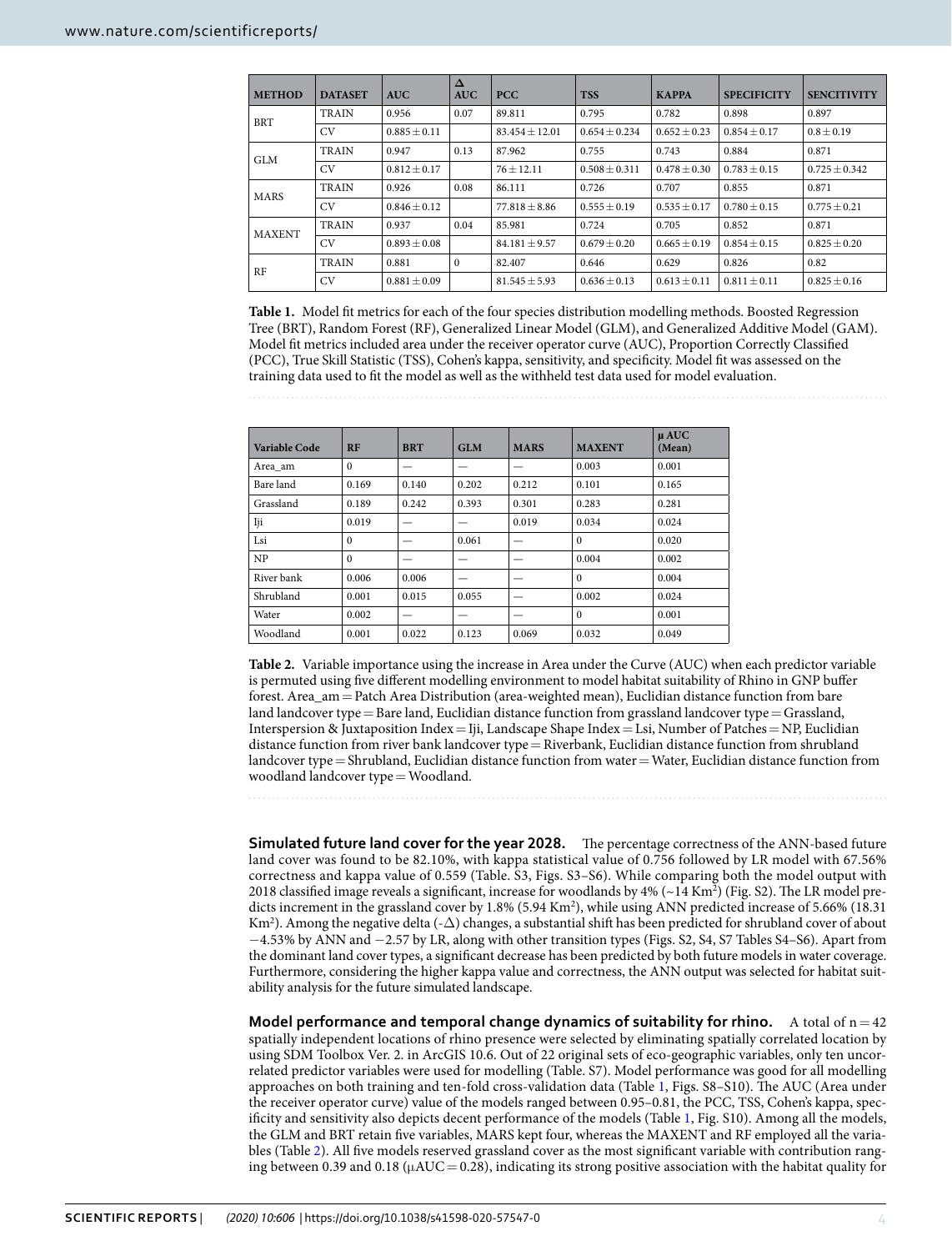

<span id="page-4-0"></span>**Figure 3.** Maps indicating the number of participating models predicting habitat suitability for Rhino in GNP landscape of different decadal scenario, i.e. from the year 1998 (extreme left) to the year 2028 (absolute right). Each model surface displays a different threshold used to dichotomize continuous probabilities into a binary outcome. (Maps are generated using ArcGIS 10.6: [www.esri.com\)](http://www.esri.com).





<span id="page-4-1"></span>**Figure 4.** Decadal change in Mean Suitability area for rhino from the year 1998 to 2028. Mean suitability was computed in three zones, i.e. in two protected areas (GNP and CWLS) along with the bridge area outside the PAs.

R. unicornis. This was followed by the contribution of bare land and woodland ranging with  $\mu AUC = 0.16$  and  $\mu AUC = 0.04$ , respectively (Table [2](#page-3-1)).

Model performance and ensemble building. For suitability model performance and ensemble mapping, the AUC score ranged from 0.95 to 0.88 for train and 0.88 to 0.81 for cross-validation split. The ∆AUC score ranged between 0 and 0.13, which indicated the models were sensitive to the data which was used for model fitting (Table [1\)](#page-3-0). In terms of ∆AUC for cross-validation split, RF model had the best result with a score of 0, followed by MAXENT and BRT, giving ∆AUC values of 0.04 and 0.07 respectively (Table [1\)](#page-3-0). Hence, by considering the AUC threshold (AUC > 0.7) of all the participating models, a combination of all models probabilities was used for developing the ensemble probability surface (Fig. S11) and ensemble count maps (Fig. [3\)](#page-4-0).

Change in mean suitability for rhino. Comparison of the mean suitability from the ensemble models generated by all temporal data sets reveals that the value in 1998 was highest for GNP, which was followed by territorial forest (bridge area) and least by CWLS. In 2008 mean values changed and became highest for bridge area (0.464), followed by both GNP and CWLS sharing a score of 0.363 (Fig. [4\)](#page-4-1). In 2018 GNP and CWLS further showed a considerable decrease; however, bridge area have retained the highest value for mean suitability. In our predicted landcover for the year 2028, the model indicates that the suitable area for rhinos will increase up to 97.15 km<sup>2</sup> which accounts for more than 13% increase from 2018 (Table. S8). However considering the fact that mean suitability of the bridge area in 2028 will going to be increased up to 0.503, which will be much higher than GNP (0.335) and CWLS (0.130), indicates that most of the preferred habitat resides in this particular non-protected zone.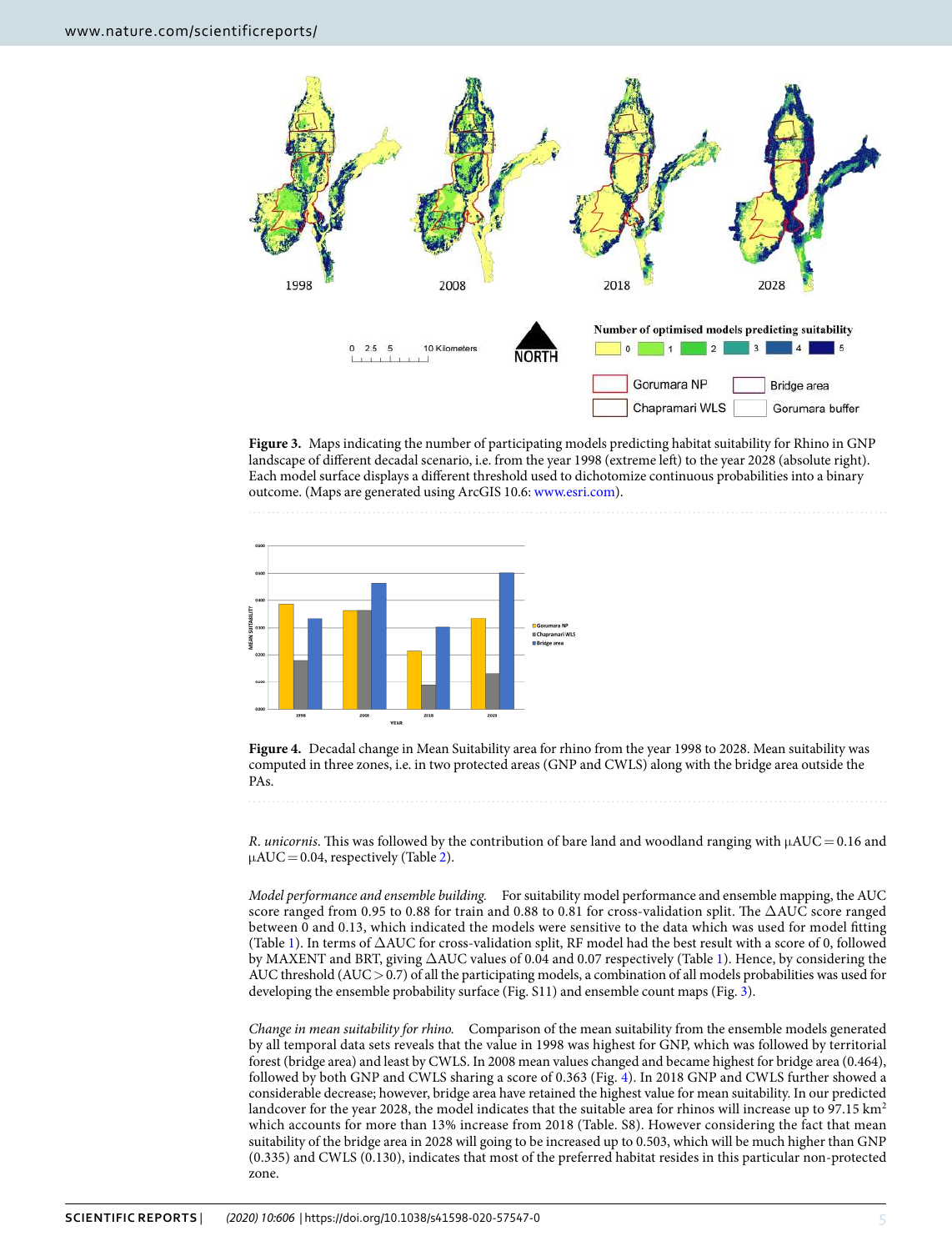<span id="page-5-0"></span>

| Year | CA(ha)  | PD (no. of<br>patches/100 ha) | LPI %  | <b>AREA</b><br>MN(ha) | AI%    |
|------|---------|-------------------------------|--------|-----------------------|--------|
| 1998 | 5541.75 | 3.272                         | 2.509  | 5.233                 | 79.544 |
| 2008 | 6059.34 | 3.350                         | 2.179  | 5.689                 | 80.149 |
| 2018 | 5327.19 | 2.844                         | 2.250  | 5.790                 | 81.058 |
| 2028 | 9715.23 | 1.469                         | 19.045 | 20.803                | 84.738 |

**Table 3.** Quality estimation of suitable area for rhino based on ensemble models. Change in fragmentation of rhino suitable habitat in the GNP landscape during four scenarios, i.e., in 1998, 2008, 2018 and 2028. Table show metrics quantifying the area and fragmentation of grid cells in the ensemble model where the rhino was projected to be present, including total area Class Area (CA), mean patch area (AREA\_MN), Largest Patch Index (LPI) and Aggregation Index (AI).

Habitat quality estimation for rhino. Results of the mean patch area have shown a growing trend, as it has increased from 1998 to 2018 and a further increase has been predicted for 2028. In case of largest patch index (LPI) the major deviation was observed between the current (2018) and future 2028 showing increase of 16.79% in LPI of the R. unicornis suitable patches in the study landscape (Table [3](#page-5-0)). The decadal comparison in the Aggregation Index (AI) of the suitable habitat patches of R. unicornis indicating increasing trends (Table [3](#page-5-0)).

# **Discussion**

The Indian rhino (Rhinoceros unicornis), a mega-herbivore of Himalayan foothill and flood plains, is adapted to a mosaic of tall grasslands and riverine forests habitats where water and green growth remains available through-out the year<sup>[48,](#page-9-13)[49](#page-9-14)</sup>. The species has faced significant setback due to habitat loss and illegal poaching for its horn<sup>[1](#page-8-0)</sup>. This resulted in a decline in much of its historical range and confinement to only a few Protected Areas (PAs) of Assam, West Bengal in India and Nepal, besides a small reintroduced population in Dudhwa National Park, Uttar Pradesh in India<sup>[7](#page-8-3)</sup>.

The present multi-temporal habitat change analysis revealed change in configuration of the habitat and its impact on the suitability for rhino. The grassland cover area during the three decades has changed significantly in the region and found to decrease within the limits of the GNP. The decrease in grassland cover in the PA, resulted in movement of R. unicornis outside the PA in search of food leading to increasing in rhino-human conflicts in the landscape. The habitat ecology studies on rhinos found that the species prefer grasslands over other types of habitats with seasonal variability<sup>[9,](#page-8-7)[13](#page-8-9),[50](#page-9-15)[–52](#page-9-16)</sup> and supports our findings. Hence, it is imperative to manage the intactness of the grasslands for the longer viability of rhino and may also contribute to reducing conflicts in the surrounding areas of the GNP. Furthermore, the grassland patches in the forest range of the territorial division which surrounds GNP are vital for the long term viability of the rhino population.

Further, the comparative transition probability matrices brought out that during the last two decades (1998– 2018) bare land was converted to shrubland and grassland to shrubland cover. The development of more scrublands in the bridge areas may also contribute towards conservation of other species in the park, i.e. leopard, which are known to excellently adapt to such shrubland interface areas because of plasticity<sup>[53](#page-9-17)</sup>.

The simulation of the future land cover for the year 2028 by both ANN and LR algorithms, indicated an increase of woodland cover mainly in PA, while the ANN showed an increment of grassland in the study landscape mostly in the territorial forest ranges outside GNP. This indicates the increase of feeding grounds and suitable habitat for rhino outside the PA network in the landscape. Moreover, in PAs (GNP, CWLS) the transformation of shrubland and bare land cover to woodland over the two decades resulting in an increment of the woodland cover area, this transformation can be attributed to plantation activities by the local forest management agency.

Among all the participating model's grassland has been retained as the most significant variable  $(\mu AUC = 0.28)$ , indicating its strong association with the habitat quality for rhino<sup>[20](#page-8-16)</sup>. Further, the study revealed that not only the habitat suitability will increase in simulated 2028 by 13% (Table. S8) moreover the mean patch area of the suitable habitats will also increase up to 15 ha in the year 2018. The predicted increase of suitable patches and their configuration indicated improvement in habitat quality[54](#page-9-18). Furthermore, anticipated growth in the aggregation index (AI) means an enhancement in continuation of suitable patches in the landscape.

# **Conclusion**

In the northern region of the West Bengal state habitat fragmentation and loss has resulted in the confinement of the rhino populations into two isolated PAs, namely JNP and GNP. The PA network, along with the territorial forest in the region holds viable populations of three mega-herbivores including rhino, elephant and gaur. The R. unicornis in GNP and associated forests are adapted to feed mainly on a wide variety of grasses and hence prefer grassland cover more than other types of habitats. Thus, the management of grasslands and riverine habitat management are crucial for maintaining the population viability in the landscape.

Due to actions of the forest department, the poaching pressures have decreased, which has resulted in a considerable increment in the rhino population, i.e. up to 50 individuals in GNP[55](#page-9-19). Moreover, improvement in the other populations of rhino in India and Nepal resulted in down gradation of its IUCN conservation status from 'Endangered' to 'Vulnerable' in 2008.

However, due to increase in populations of sympatric mega-herbivores, i.e. largely Bos gaurus (gaur) [900+ individuals in GNP] and Elephas maximus (elephant) in Gorumara landscape, followed by excessive cattle grazing pressure, habitat degradation and fragmentation resulting in exceeded carrying capacity of the landscape for R.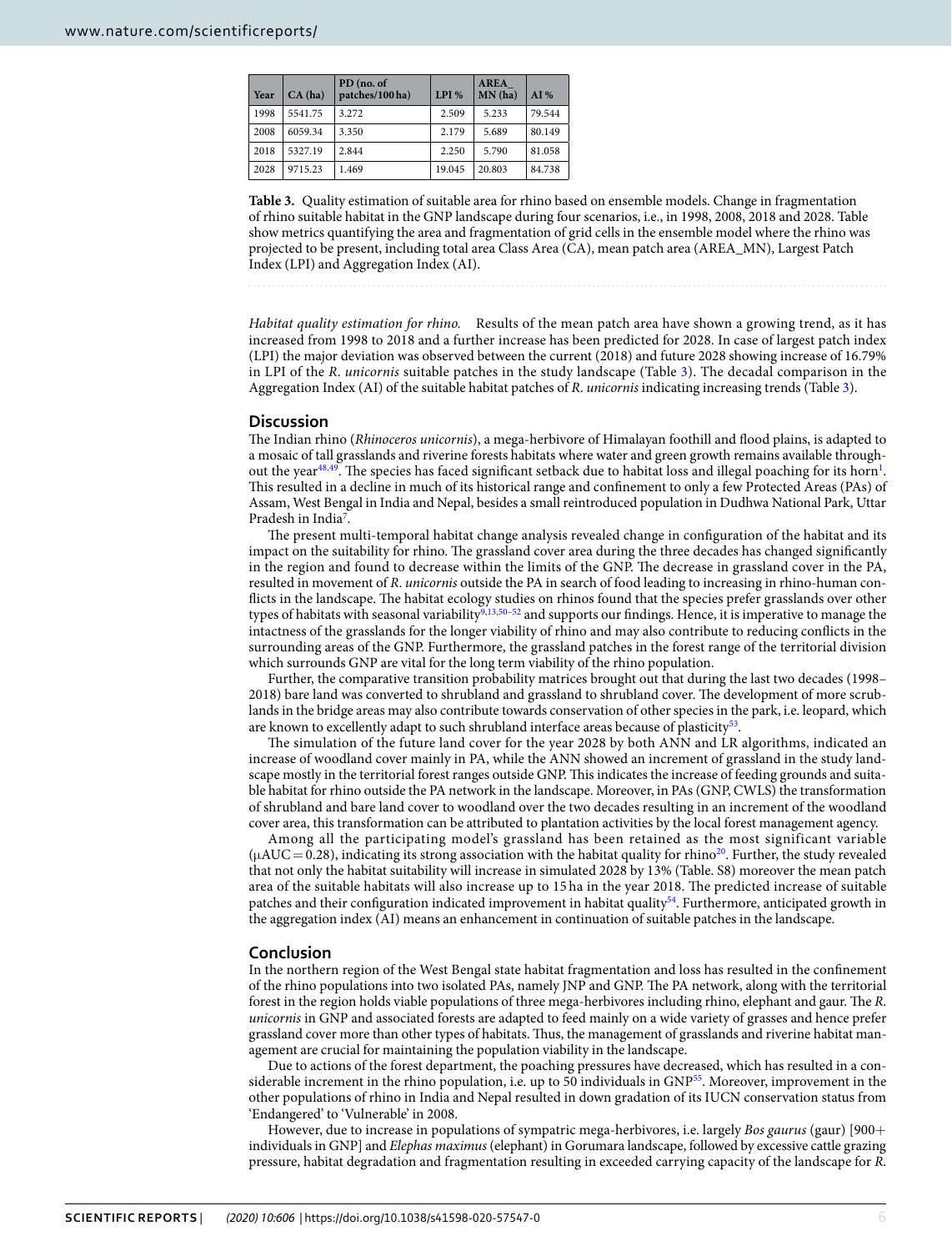unicornis and other mega-herbivores. One of the fundamental factors behind the increase in the population of these species maybe because of the absence of top predators, i.e. tigers<sup>[56](#page-9-20)[,57](#page-9-21)</sup>.

The GNP is a safe abode for R. unicornis but possesses only 10% grassland cover of the total area which seems not sufficient for holding R. unicornis hence they frequently move outside the park to meet their foraging needs<sup>[15](#page-8-12)</sup>. Furthermore, these remaining grassland patches in GNP are acting as interspecific competition grounds for other mega-herbivores, particularly the gaur<sup>[21](#page-8-17)</sup>.

The increment in the suitability of R. *unicornis* in the territorial range in the last two decades as well as predicted for 2028 is posing serious conservation and management challenges to the managers. Since, this territorial range or the bridge area is under anthropogenic pressures such as railways, road network and other developmental activities which may threaten the rhino population to a greater extent. Furthermore, the bridge area may expose R. unicornis and other species to poachers because R. unicornis, in particular, tend to move from the regions of low suitable patches to high suitable patches<sup>[20](#page-8-16)</sup>.

Hence, through the present analysis, we wanted to highlight that there is an urgent need to manage the population of R. unicornis and other species by adopting core principals of landscape ecology. We also suggest that the two PAs, i.e. GNP and CWLS may be united by bringing the bridge area (territorial forest) into the PA area to facilitate long term conservation and management of mega-herbivores in the landscape. The joining of PAs may reduce habitat fragmentation and will be of significant value for minimising growing human-wildlife conflicts. The impacts of linear features such as highways and railway lines can be mitigated by adopting best practices on eco-friendly mitigation measures for connecting landscapes. The proposals include the development of overpasses, underpass, bridge, ecoduct and viaducts for providing safe passage to mega-herbivores and other species are found to be useful in conservation and management of wildlife species<sup>[58](#page-9-22)</sup>.

# **Materials and Methods**

**Study area.** The Gorumara landscape is situated in the northern part of the Indian state of West Bengal between latitude 26°47′12.5′′N to 26°43′25.6′′N and longitude 88°52′4.2′′E to 88°47′7.3′′E (Fig. [1](#page-2-0)). The total area of the study landscape is about 323.26 Km<sup>2,</sup> and it belongs to the biogeographical zone 7B-Lower Gangetic Plain<sup>[59](#page-9-23)</sup>. The study landscape is a mosaic of PAs, territorial forest, agriculture and human habitations. The PAs includes GNP and CWLS which fall under Gorumara Wildlife Division, and territorial forest range, which falls under Jalpaiguri Division. Due to its position in the foothills of Central Himalayas, the area is rich in biological diversity. The landscape is home to about 48 species of mammals (carnivores and herbivores), 193 species of birds, 22 species of reptiles, 40 species of fishes and other macro and microfauna<sup>[60](#page-9-24)</sup>. The Gorumara landscape is known for a natural population of Indian Rhinoceros (Rhinoceros unicornis), along with other mega-herbivores such as Asian Elephant (Elephas maximus) and Gaur (Bos gaurus). The terrain of the landscape can be differentiated into a dis-tinct plateau and plains with little undulations. The soil of the area is commonly alluvial with bhabar formations<sup>[60](#page-9-24)</sup>. The water cover in the landscape is represented by a river system of three main rivers Murti, Indong and Garati which drains into Jaldakha River.

**Field data collection.** The primary data was collected during the year 2016–2018. After the reconnaissance survey, nine permanent linear transects of varied length 3 km to 6 km were laid systematically in the entire landscape representing all different habitat variability of the GNP and CWLS. Along the study transect, a total of 118 nested sampling plots of the different radius (10 m radius plot for the tree, 5 m radius plot for shrubs and  $1 \times 1$  m quadrates for ground vegetation) were laid at regular intervals for recording vegetation type and plant species composition<sup>[61,](#page-9-25)[62](#page-9-26)</sup>. The R. unicornis direct, as well as indirect evidence such as digging signs, presence of dung and hoof marks, browsing sign, were recorded on the transects systematically. All transects were sampled twice in all three seasons (pre-monsoon, post-monsoon and winter) during 2016–18. The field survey resulted in the documentation of  $n = 57$  presence records for R. *unicornis*. For all presence location of rhino information such as GPS location, habitat type, terrain type, distance to water, distance to the road, and disturbance was recorded.

**Landsat data collection and pre-processing.** For understanding the change in land cover between 1998 and 2018 in the study area, the Landsat images data of the year 1998, 2008 and 2018 were downloaded from USGS (<https://earthexplorer.usgs.gov>). Due to the difference between the TM (Thematic Mapper) and OLI (Operational Land Imager) sensor, the geometric correction for the year 1998 was done using the DEM (Digital elevation model) data followed by georeferencing with 2008 and 2018 image for terrain correction<sup>[63,](#page-9-27)[64](#page-9-28)</sup> and all images were scaled for a spatial resolution of 30 m. The geometrically rectified images were then processed for Top of Atmosphere (TOA) Reflectance (combined surface and atmospheric reflectance) in order to reduce the in-between-scene variability through a normalisation process for solar irradiance with a combination of DOS1 (Dark Object Subtraction 1) corrections<sup>[65](#page-9-29)</sup>.

**Land cover classification and accuracy estimation.** The land cover classification of the three different decadal images (i.e. for year 1998, 2008 and 2018) was carried out by adopting the Maximum likelihood technique of supervised classification by using Semi-Automatic Classification Plugin of QGIS[66](#page-9-30). A total of six dominant land cover classes were identified namely Water; Riverbank; Bare land; Woodland, Grassland and Shrubland. The training data for 2018 Landsat image was collected for all the six land cover classes during the field surveys in the study landscape. The training data was composed of 165 polygons comprising 1566 pixels for the 2018 image. Further, for the rest of the two decadal year images of 1998 and 2008, the classified image of 2018 was used as reference material[63](#page-9-27). We have used a similar classification approach for the classification of 1998 and 2008 decadal images by overlaying the training data for 2018 on 1998 and 2008 images. This was followed by the selection and elimination process for training samples which showed a change in cover[63,](#page-9-27)[64](#page-9-28). The classified image of the year 2018 was selected to check the accuracy based on the ground-truthing data collected during the field visit. The overall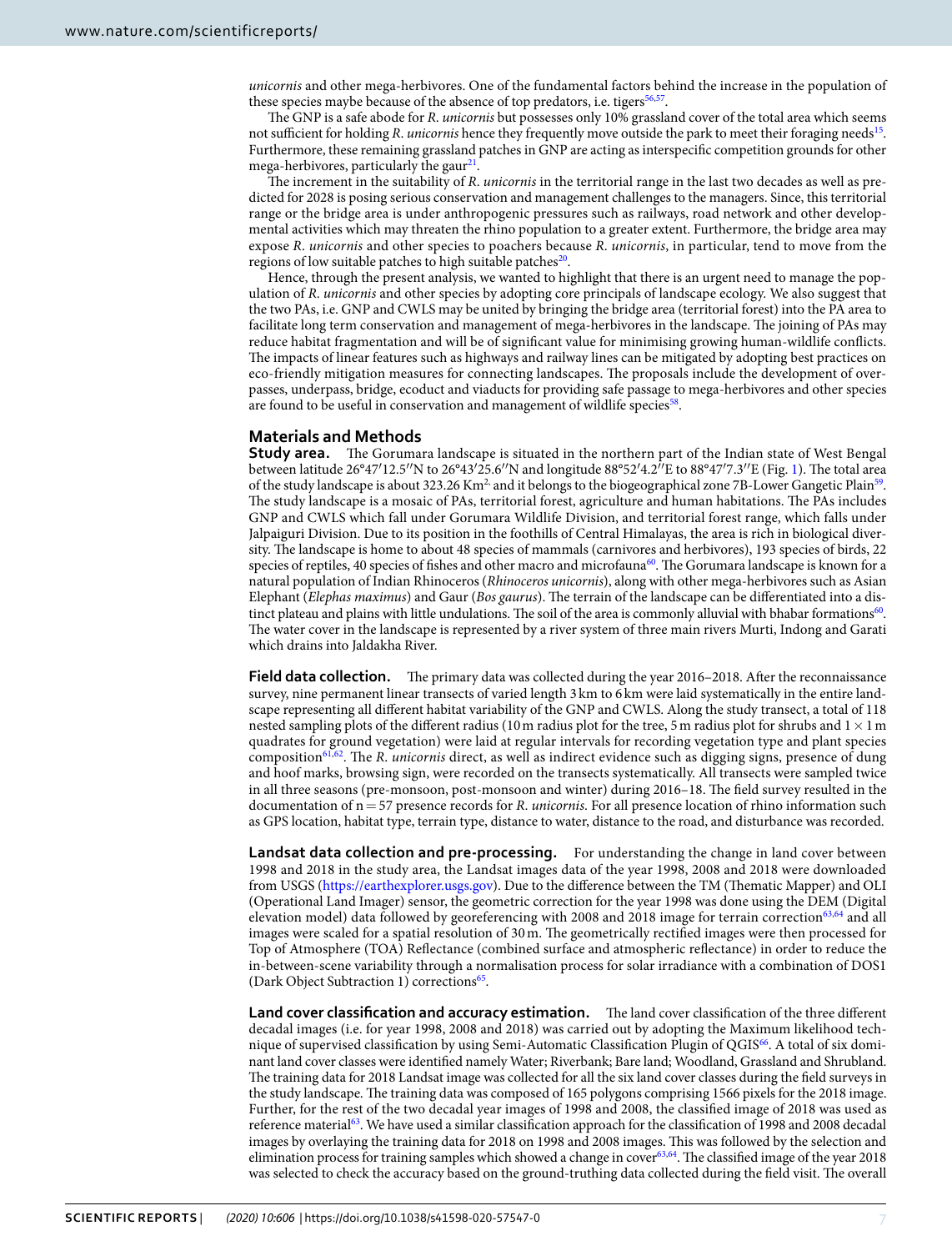<span id="page-7-0"></span>

| <b>Variables</b>                      | <b>Abbreviation</b> | <b>TYPE</b> |
|---------------------------------------|---------------------|-------------|
| Compound topographic index            | <b>CTI</b>          | Continuous  |
| Integrated Moisture Index             | <b>IMI</b>          | Continuous  |
| Heat load index                       | <b>HLI</b>          | Continuous  |
| Linear aspect                         | LA                  | Continuous  |
| Euclidian distance function from road | EU ROAD             | Continuous  |
| Euclidian distance function from rail | EU RAIL             | Continuous  |
| Roughness                             | <b>RH</b>           | Continuous  |

**Table 4.** Variables used for landscape modelling. The topographic variables were used as surface texture/ configuration drivers, temperature and moisture drivers as a proxy for bioclimatic drivers, and the influence of rail and road development was considered as the anthropogenic variables. Geomorphometric and gradient metrics toolbox were used for the calculation of matrices and processed in ArcGIS 10.6.

accuracy, user and producer accuracy along with the kappa coefficient were then derived from the error matrices[67](#page-9-31)[,68](#page-9-32). All image related classification, as well as accuracy assessments, were carried out using the semi-automatic Classification plugin of QGIS, ENVI 5.1 and ESRI ArcGIS 10. 6.

**Land cover simulation for the year 2028 and change dynamics analysis.** We have used Artificial Neural Network (ANN) and Logistic Regression (LR) methods to model land cover transition potential. The LR is being used to predict the probability of occurrence of a particular event by the values of a set of features whereas the ANN uses backpropagation gradient calculation method which updates the weights of a multilayer percep-tron<sup>[69](#page-9-33)[,70](#page-9-34)</sup>. The MOLUSCE plugin of QGIS was used to predict future land cover following the cellular automata (CA) model. As MOLUSCE only work with raster data, all vector data sets were converted into raster, resampled at 30 × 30 m cell and were projected at WGS\_1984\_UTM\_ZONE\_ (45 N). For projecting the simulated results, the cellular-automata simulation was used, based on the Monte Carlo algorithm<sup>[69](#page-9-33),[71](#page-10-0)–[74](#page-10-1)</sup>. The simulated map for the year 2028 was based on classified images of 2008 and 2018. Our prediction for the future accounts only the change that has happened previously without taking catastrophic events into consideration. A total of seven variables were used as land-use drivers (Table [4](#page-7-0)). The drivers/predictor variables for future land cover simulation were grouped into three categories, namely, Surface texture/configuration drivers, climatic drivers and anthropogenic drivers (Table [4](#page-7-0)). The topographic variables were used as surface texture/configuration drivers. Heat load index for temperature[75](#page-10-2) and integrated Moisture Index[76](#page-10-3) drivers were generated as a proxy for bioclimatic drivers. Linear features such as rail and road networks were considered as the anthropogenic variables. The data on these variables were prepared using the Geomorphometric and Gradient Metrics Toolbox Ver. 2.0[77](#page-10-4) of ArcGIS 10.6. For validation of simulated land cover of 2028, observer and producer accuracy along with kappa statistics were computed. The total area change in Km<sup>2</sup> along with transition potential of respective landcover categories for future landscape images, was analysed.

**Model preparation, evaluation and change dynamics of ensemble models.** The habitat suitable for rhino was mapped using the five different modelling algorithms namely; Generalized Linear Model (GLM), Multivariate Adaptive Regression Splines (MARS), Boosted Regression Trees (BRT), Random Forest (RF) algo-rithm, and Maximum Entropy (Maxent), for the years 1998, 2008, 2018 and 2028 (Fig. S12)<sup>[78](#page-10-5)-80</sup>.

The selection of predictors plays a significant role in determining the habitat of species; hence, we selected those variables which are ecologically important for the study species81-[83](#page-10-8). Out of the total 22 predictors selected as potential candidates for identifying the suitable habitats of rhino in GNP (Table S9). Out of which only 10 variables (Table S7) were selected, after multi-collinearity testing. We have used Pearson Correlation Coefficients (r) with a threshold of (r) < 0.8 for variable selection, using the SAHM package<sup>[84](#page-10-9)</sup>.

The eco-geographical variables were used and categorised at two scales, i.e. Land cover class-level variables and Landscape-level variables. The land cover class-level variables were generated by vectorisation of the land cover classes followed by creating euclidian distance using ArcGIS 10.6. Whereas the landscape-level metrics were computed by using the moving window function of FRAGSTATS Ver. 4.2 software. Square shape window with a side length of 100 m was used, and 8-cell neighbour rule was applied for all standard analysis. The FRAGSTATS was used by several studies for understanding the configuration of the landscape<sup>[85](#page-10-10),[86](#page-10-11)</sup>. After making the model for the year 2018, we projected the same for past decades year 1998, 2008 and also for the future year 2028. All the variables were re-sampled at 30 m resolution and were converted to ascii (raster) format using the spatial analyst extension of ArcGIS 10.6<sup>[87](#page-10-12)</sup>. The threshold value based on the AUC of the ROC ranges from 0 to 1, the AUC score of 1 indicates perfect prediction, with zero omission.

The ensemble count maps (ranged from 0–5) further were made binary by considering the number of the optimised model predicting the habitat suitability for rhino. The highest value of model agreement five (5) was considered for the comparison in our multi-temporal ensemble approach. A number of studies are available, highlighting the robustness of the ensemble modelling approach in predicting the suitable habitats pre-cisely<sup>[78–](#page-10-5)[80](#page-10-6),[88](#page-10-13)[–91](#page-10-14)</sup>. All the individual models resulted in a probability surfaces indicating the suitable habitat for rhino in the study landscape. The probability surfaces were generated using minimum training presence as a threshold for the respective models<sup>[92](#page-10-15)</sup>.

For comparing the performances and selection of models, AUC (area under the receiver operator curve) was used due to its wide acceptance in SDM studies<sup>[93](#page-10-16),[94](#page-10-17)</sup>. The ensemble was created using the models with  $AUC > 0.794$ ,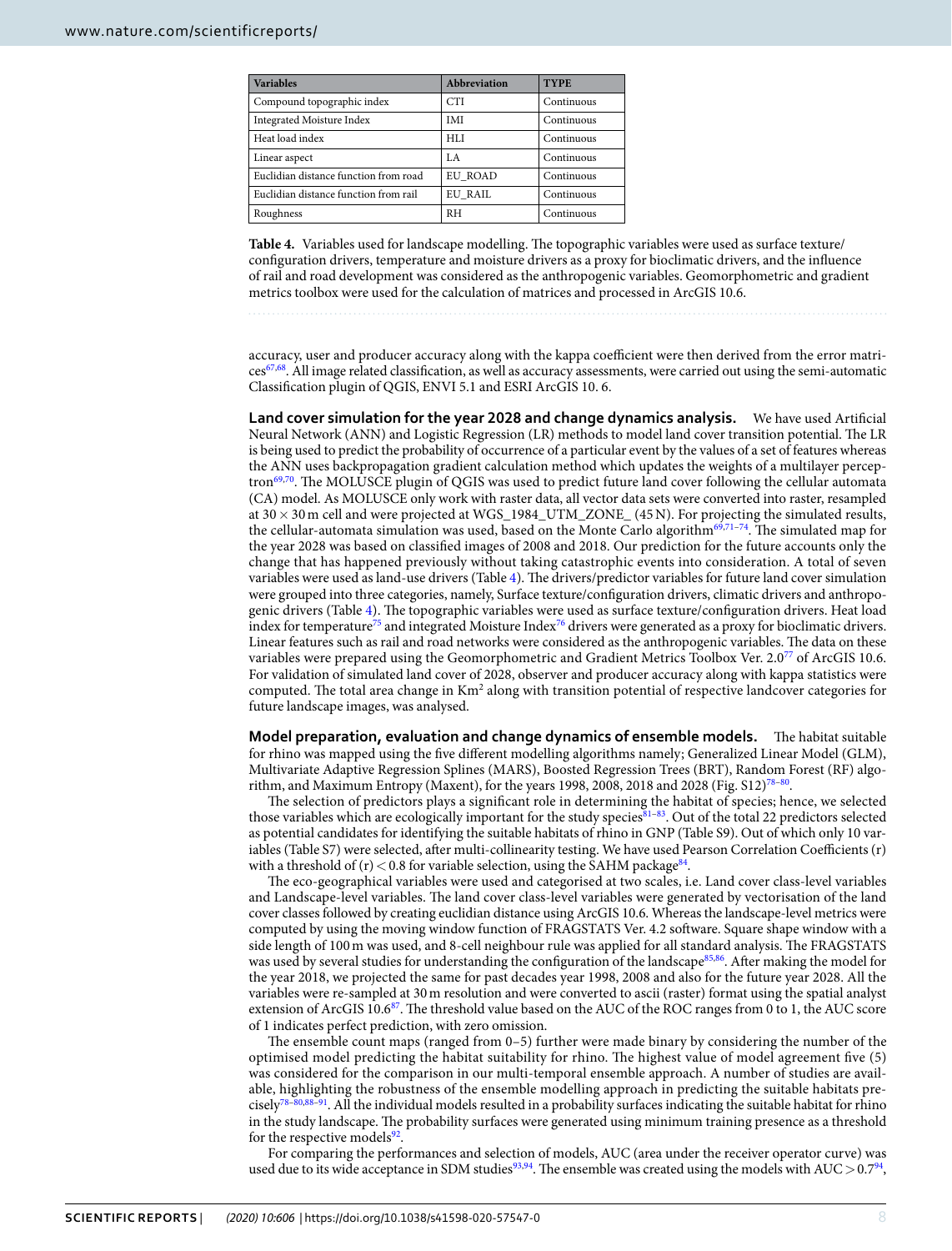and our ensemble models were the running averages of the binary estimates of the participating models with a value of 0 or 1. For model fitting and also to calculate the related performance metrics, SAHM package for VisTrails software was used<sup>[95](#page-10-18),[96](#page-10-19)</sup>. We examined the appropriateness of model complexity by examining the difference between AUC-train and AUC-CV (∆AUC) to provide information on how sensitive the model is to the data which is being used to fit it<sup>[94](#page-10-17)</sup>. Moreover, True Skill Statistic (TSS)<sup>[97](#page-10-20)</sup>, Cohen's Kappa<sup>[98](#page-10-21)</sup>, Proportion Correctly Classified (PCC), specificity, and sensitivity was also estimated for training and cross-validation ( $n = 10$ )<sup>[99–](#page-10-22)[104](#page-10-23)</sup>. Mean AUC ( $\mu$  AUC) value for each predictor variables was calculated for each model, followed by ranking pre-dictors variables based on µ AUC (Mean)<sup>[94,](#page-10-17)[99](#page-10-22)</sup>. Variable importance was calculated using an increase in AUC after fitting the final model with and without each predictor variables in the final model<sup>[103](#page-10-24)</sup>. Predictors for rhino's habitat suitability were then ranked based on the µ AUC (Mean).

For both the present and future scenarios, the FRAGSTAT Ver. 4.2<sup>[104](#page-10-23)</sup> along with zonal statistics calculation in ArcGIS 10.6 were used to estimate the area of habitat suitable for the species and also the degree of fragmentation in the suitable habitat. For the present study Total area (TA), Mean patch area (MPA), Largest Patch Index (LPI) and Aggregation Index (AI), were computed to understand the level of fragmentation in suitable habitat across multi-temporal scenarios. Finally, the zonal statistics were calculated for estimating the change in R. unicornis suitable habitat within the PAs, i.e. GNP and CWLS and also in the territorial forest range including the bridge area.

Received: 11 November 2019; Accepted: 3 January 2020; Published online: 17 January 2020

#### **References**

- <span id="page-8-0"></span> 1. Emslie, R. H. et al African and Asian Rhinoceroses – Status, Conservation and Trade Seventeenth meeting of the Conference of the Parties CITES. CoP17,<https://cites.org/cop17> (2016).
- <span id="page-8-1"></span> 2. Lahan, P. Aggressive behaviour of the Great Indian Onehorned Rhinoceros (Rhinoceros Unicornis Linn.). The Rhino. J. Kaziranga Wild Life Society. **2**, 13–19 (1974).
- 3. Barua, M. Pobitora Wildlife Sanctuary. Zoo Print. **13**, 9–11 (1998).
- 4. Lahkar, P. B., Talukdar, K. B. & Sharma, P. Invasive species in Grassland Habitat: and Ecological threat to Greater One Horned Rhino (Rhinoceros unicornis). Pachyderm. **49**, 33–39 (2011).
- <span id="page-8-10"></span> 5. Subedi, N. Effect of Mikania micrantha on the demography, habitat use and nutrition of greater one-horned rhinoceros in Chitwan NP, Nepal, PhD. Thesis Submitted to Forest Research Institute University, Dehra Dun, India, 1–209 (2012).
- <span id="page-8-2"></span> 6. Hazarika, B. C. & Saikia, P. K. A study on the Habitat Utilization Pattern of Great Indian One-Horned Rhino (Rhinoceros unicornis Linn.) in the Rajiv Gandhi Orang National Park, Assam, India. NeBio. **2**, 37–49 (2011).
- <span id="page-8-3"></span> 7. Talukdar, B. K. et al. Rhinoceros unicornis. The IUCN Red List of Threatened Species 2008: e.T19496A8928657, 10.2305/IUCN. UK.2008. RLTS. T19496A8928657.en. (2008).
- <span id="page-8-4"></span>8. Blanford, W. T. The Fauna of British India, including Ceylon and Burma, Mammalia. (Taylor and Francis, 1891).
- <span id="page-8-7"></span>9. Laurie, W. A. The Ecology and Behaviour of the Greater One-Horned Rhinoceros, PhD. Dissertation, Cambridge University 10-486 (1978).
- <span id="page-8-5"></span>10. Dinerstein, E. Effect of Rhinoceros unicornis on Riverine Forest Structure in Lowland, Nepal. Ecology. **73**, 701–704 (1992).
- <span id="page-8-6"></span> 11. Dutta, D. K. & Mahanta, R. Studies on Greater one Horned Rhinoceros Behaviour and Ecology with Special References to Wild to Wild Translocated Rhinoceros: A Review. Indian Forester. **144**, 922–928 (2018).
- <span id="page-8-8"></span> 12. Thapa, K., Williams, A. C. & Khaling, S. B. Observations on Habitat Preferences of Translocated Rhinos in Bardia National Park and Suklaphanta Wildlife Reserve, Nepal. Pachyderm. **45**, 108–114 (2009).
- <span id="page-8-9"></span> 13. Bairagee, A., Bairagee, S. P. & Kalita, J. Some Dominant Tall Grassland Species in Tropical Grassland of Pobitora Wild Life Sanctuary, Assam, India. J. Nacton. **15**, 459–463 (2003).
- <span id="page-8-11"></span>14. Bist, S. S. Population history of Rhinoceros in North Bengal. Zoo Print. **9**, 75–83 (1994).
- <span id="page-8-12"></span> 15. Mukherjee, N. A. Brief Appraisal of Human Wildlife Conflict in Jalpaiguri and Alipurduar Districts of West Bengal. Int J Sci Res Pub. **6**, 131–136 (2016).
- <span id="page-8-13"></span> 16. Liu, Z., He, C. & Wu, J. The Relationship between Habitat Loss and Fragmentation during Urbanization: An Empirical Evaluation from 16 World Cities. PLoS One. **11**(4), e0154613,<https://doi.org/10.1371/journal.pone.0154613>(2016).
- 17. Haddad, N. M. et al. Habitat fragmentation and its lasting impact on Earth's ecosystems. Sci. Adv. **1**(2), e1500052. pmid:26601154 (2015).
- <span id="page-8-14"></span> 18. Wilson, M. C. et al. Habitat fragmentation and biodiversity conservation: key findings and future challenges. Landscape Ecol. **31**, 219–27 (2016).
- <span id="page-8-15"></span> 19. Roy, M. & Sukumar, R. Railways and Wildlife: A Case Study of Train-Elephant Collisions in Northern West Bengal, India in Railway Ecology (eds. Borda-de-Água, L., Barrientos, R., Beja, P., Pereira, H.) 157–175 (Springer, 2017).
- <span id="page-8-16"></span>20. Rimal, S., Adhikari, H. & Tripathi, S. Habitat suitability and threat analysis of Greater One-horned Rhinoceros. Rhinoceros unicornis Linnaeus, 1758 (Mammalia: Perissodactyla: Rhinocerotidae) in Rautahat District. Nepal. JOTT. **10**, 11999–12007 (2018).
- <span id="page-8-17"></span> 21. Mallick, J. K. Ecological Crisis vis-à-vis Intraspecific Conflict: A Case Study with Rhinos in Jaldapara and Gorumara National Parks, West Bengal, India in Animal Diversity, Natural History and Conservation (ed. Gupta, V. K. &Verma A. K.) 335–366. (Daya publishing house, 2015).
- <span id="page-8-18"></span> 22. Ancillotto, L., Bosso, L., Salinas-Ramos, V. B. & Russo, D. The importance of ponds for the conservation of bats in urban landscapes. Landscape and Urban Planning. **190**, 103607, <https://doi.org/10.1016/j.landurbplan.2019.103607>(2019).
- <span id="page-8-19"></span>23. Li, Z. et al. Coexistence of two sympatric flagship carnivores in the human-dominated forest landscapes of Northeast Asia. Landscape Ecology. **34**, 291–305 (2019).
- <span id="page-8-20"></span>24. Bosso, L. et al. Loss of potential bat habitat following a severe wildfire: a model-based rapid assessment. International Journal of Wildland Fire. **27**, 756–769 (2018).
- <span id="page-8-21"></span>25. Guo, X. et al. Integrating airborne lidar and satellite imagery to model habitat connectivity dynamics for spatial conservation prioritization. Landscape ecology. **33**, 491–511 (2018).
- <span id="page-8-22"></span>26. Rawat, G. S. Vegetation dynamics and management of Rhinoceros habitat in Duars of West Bengal and ecological review. Natl Acad Sci Lett **28**, 177–184 (2005).
- <span id="page-8-23"></span> 27. Groom, G., Mücher, C. A., Ihse, M. & Wrbka, T. Remote Sensing in Landscape Ecology: Experiences and Perspectives in a European Context. Landscape Ecol **21**, 391–408 (2006).
- 28. Zimmermann, N. E. et al. Modern remote sensing for environmental monitoring of landscape states and trajectories in A changing world: challenges for landscape research (eds.Kienast, F., Wildi, O. & Ghosh, S.) 65–91 (Springer, 2007).
- <span id="page-8-24"></span> 29. Singh, J. S., Roy, P. S., Murthy, M. S. R. & Jha, C. S. Application of Landscape Ecology and Remote Sensing for Assessment, Monitoring and Conservation of Biodiversity. J. Indian Soc. Remote Sens **38**, 365–385 (2010).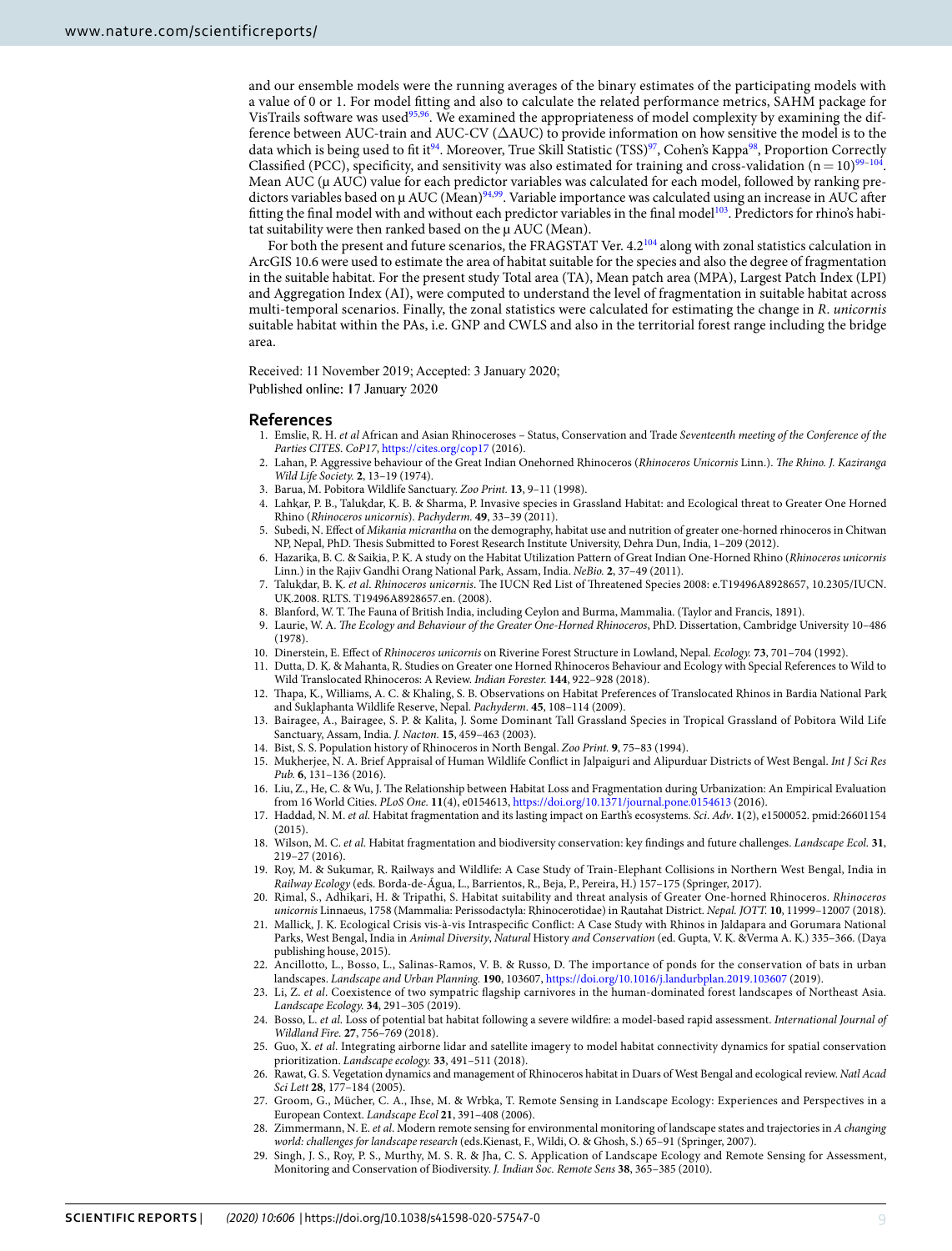- <span id="page-9-0"></span> 30. Ahmad, F., Goparaju, L. & Qayum, A. Wildlife habitat suitability and conservation hotspot mapping: Remote Sensing and GIS based decision support system. AIMS Geosciences **4**, 66–87 (2018).
- <span id="page-9-1"></span>31. Kumar, D. Monitoring Forest Cover Changes Using Remote Sensing and GIS: A Global Prospective. Research Journal of Environmental Sciences **5**, 105–123 (2011).
- <span id="page-9-2"></span> 32. Verburg, P. H. et al. Determination of land use change patterns in the Netherlands. EPB: Urban Analytics and City. Science. **31**, 125–150 (2004).
- 33. Beevi, H. N., Sivakumar, S. & Vasanthi, R. Land use/land cover classification of Kanniykumari Coast, Tamilnadu, India. Using remote sensing and GIS. techniques. Int. J. Eng. Res. Appl. **5**, 78–87 (2015).
- 34. Hadeel, A. S., Jabbar, M. T. & Xiaoling, C. Remote sensing and GIS application in the detection of environmental degradation indicators. Geo Spatial Inform Sci. **14**, 39–47 (2011).
- <span id="page-9-3"></span> 35. Mubea, K. W. et al. Assessing application of Markov chain analysis in predicting land cover change: a case study of Nakuru municipality. J. Agr Sci Tech-Iran. **12**, 126–144 (2010).
- <span id="page-9-4"></span> 36. Freier, K. P., Schneider, U. A. & Finckh, M. Dynamic interactions between vegetation and land use in semi-arid Morocco: using a Markov process for modeling rangelands under climate change. Agr Ecosyst Environ. **140**, 462–472 (2011).
- 37. Guan, D. et al. Modeling urban land use change by the integration of cellular automaton and Markov model. Ecol. Model. **222**, 3761–3772 (2011).
- 38. Halmy, M. W. A., Gessler, P. E., Hicke, J. A. & Salem, B. B. Land use/land cover change detection and prediction in the northwestern coastal desert of Egypt using Markov-. CA. Appl. Geog. **63**, 101–112 (2015).
- 39. Veldkamp, A. & Lambin, E. F. Predicting landuse change. Agr Ecosyst Environ. **85**, 1–6 (2001).
- <span id="page-9-5"></span>40. Wickramasuriya, R. C. et al. The dynamics of shifting cultivation captured in an extended constrained cellular automata land use model. Ecol. Model. **220**, 2302–2309 (2009).
- <span id="page-9-6"></span> 41. Verburg, P. H. & Overmars, K. P. Combining top-down and bottom-up dynamics in land use modeling: Exploring the future of abandoned farmlands in Europe with the Dyna-CLUE model. Landsc. Ecol. **24**, 1167 (2009).
- <span id="page-9-7"></span> 42. Central Bureau of Statistics. An Atlas of Namibia's Population: Monitoring and Understanding Its Characteristics. (Central Bureau of Statistics, 2010).
- <span id="page-9-8"></span> 43. Harring, S. L., Odendaal, W. God Stopped Making the Land-Land Rights, Conflict and Law in Namibia's Caprivi Region. Land, Environment and Development Project; (Legal Assistance Centre, 2012).
- <span id="page-9-9"></span> 44. Sun, B. & Robinson, D. Comparisons of Statistical Approaches for Modelling Land-Use Change. Land **7**(4), 144, [https://doi.](https://doi.org/10.3390/land7040144) [org/10.3390/land7040144](https://doi.org/10.3390/land7040144) (2018).
- <span id="page-9-10"></span>45. Brown D. G., Walker R., Manson S. & Seto K. Modeling Land Use and Land Cover Change in Land Change Science. Remote Sensing and Digital Image Processing (ed. Gutman G. et al.) 395-409 (Springer, 2012).
- <span id="page-9-11"></span> 46. Zadbagher, E., Becek, K. & Berberoglu, S. Modeling land use/land cover change using remote sensing and geographic information systems: case study of the Seyhan Basin, Turkey. Environ Monit Assess. **190** (8), <https://doi.org/10.1007/s10661-018-6877-y>(2018).
- <span id="page-9-12"></span>47. Kamwi, J. et al. Assessing the Spatial Drivers of Land Use and Land Cover Change in the Protected and Communal Areas of the Zambezi Region, Namibia. Land **7**(4), 131, <https://doi.org/10.3390/land7040131> (2018).
- <span id="page-9-13"></span>48. Kandel, R. C. & Jhala, Y. V. Demographic Structure, Activity patterns, Habitat Use and Food Habits of Rhinoceros unicornis in Chitwan National Park, Nepal. J. Bombay Natural History Society **105**, 5–13 (2008).
- <span id="page-9-14"></span>49. Sarma, K. P. et al. Assessment of Habitat Utilization pattern of rhinos (Rhinoceros unicornis) in Orang National Park, Assam, India. Pachyderm. **51**, 38–44 (2012).
- <span id="page-9-15"></span> 50. Kafley, H. Habitat evaluation and suitability modeling of Rhinoceros unicornis in Chitwan National Park, Nepal: A geospatial approach. A report submitted to Aloca Foundation, Institute of International Education, World Wildlife Fund, USA (2008).
- 51. Jnawali, S. R. Population ecology of greater one-horned Rhinoceros (Rhinoceros unicornis) with particular emphasis on habitat preference, food ecology and ranging behaviour of a reintroduced population in Royal Bardiya National Park in Low land Nepal. PhD. Dissertation submitted to Agricultural University of Norway. **128** (1995).
- <span id="page-9-16"></span> 52. Kandel, R. C. Aspects of Foraging. Activity, Habitat Use and Demography of Rhinoceros (Rhinoceros unicornis Linn) in Royal Chitwan National park, Nepal. M.Sc. Dissertation Submitted to Saurashtra University in Wildlife Science. Wildlife Institute of India, WII: Dehradun. 70–78, (2003).
- <span id="page-9-17"></span> 53. Athreya, V., Odden, M., Linnell, J. D. C., Krishnaswamy, J. & Karanth, U. Big Cats in Our Backyards: Persistence of Large Carnivores in a Human Dominated Landscape in India. PLoS One. **8**(3), e57872, <https://doi.org/10.1371/journal.pone.0057872> (2013).
- <span id="page-9-18"></span>54. Shirka, A. J. et al. Southwestern white pine (Pinusstrobiformis) species distribution models project a large range shift and contraction due to regional climatic changes. Forest EcolManag. **411**, 176–186 (2018).
- <span id="page-9-19"></span>55. Wildlife Wing. Directorate of Forests Govt. of West Bengal, <https://www.wildbengal.com/>(2019).
- <span id="page-9-20"></span>56. Chakraborty, S. Human-Animal Conflicts in Northern West Bengal: Losses on both sides. Int. J. Pure App. Biosci. **3**, 35–44 (2015).
- <span id="page-9-21"></span> 57. Manoj, K., Bhattacharyya, R. & Padhy, P. K. Forest and Wildlife Scenarios of Northern West Bengal. India: A Review. Int. Res. J. Biological Sci. **2**, 70–79 (2013).
- <span id="page-9-22"></span> 58. Rajvanshi, A, Mathur, V. B., Teleki, G. C. & Mukherjee, S. K. Roads, Sensitive Habitats and Wildlife: Environmental Guideline for India and South Asia. Wildlife Institute of India, Dehradun and Canadian Environmental Collaborative Ltd., Toronto (2001).
- <span id="page-9-23"></span>59. Rodgers, W. A., Panwar, H. S. & Mathur, V. B. Wildlife Protected Areas in India: A Review. (Wildlife Institute of India 2002).
- <span id="page-9-24"></span>60. Tapas, D. & Bimal, D. Management Plan of Gorumara National Park. (2017).
- <span id="page-9-25"></span>61. Shmida, A. Whittaker's plant diversity sampling method. Israel J. Bot. **33**, 41–46 (1984).
- <span id="page-9-26"></span> 62. Jhala, Y. V., Qureshi, Q., Gopal, R. & Amin, R. Field Guide: Monitoring tigers, co-predators, prey and their habitats. Third ed. Technical Publication of National Tiger Conservation Authority, New Delhi and the Wildlife Institute of India, Dehradun (2009).
- <span id="page-9-27"></span>Nguyen, T. A. et al. Toward a sustainable city of tomorrow: a hybrid Markov-Cellular Automata modeling for urban landscape evolution in the Hanoi city (Vietnam) during 1990–2030. Environ Dev Sustain. **21**, 429–446 (2017).
- <span id="page-9-28"></span> 64. Liping, C., Yujun, S. & Saeed, S. Monitoring and predicting land use and land cover changes using remote sensing and GIS techniques—A case study of a hilly area, Jiangle, China. Plos One **13**(7), e0200493, <https://doi.org/10.1371/journal.pone.0200493> (2018).
- <span id="page-9-29"></span> 65. Sobrino, J., Jiménez-Muñoz, J. C. & Paolini, L. Land surface temperature retrieval from LANDSAT TM 5. Remote Sens Environ **90**, 434–440 (2004).
- <span id="page-9-30"></span>66. Congedo, L. Semi-Automatic Classification Plugin Documentation, <https://doi.org/10.13140/RG.2.2.29474.02242/1>(2016).
- <span id="page-9-31"></span> 67. Congalton, R. G. A review of assessing the accuracy of classifications of remotely sensed data. Remote Sens Environ **37**, 35–46 (1991).
- <span id="page-9-32"></span> 68. Keshtkar, H., Voigt, W. & Alizadeh, E. Land-cover classification and analysis of change using machine learning classifiers and multi-temporal remote sensing imagery. Arab J Geosci **10**, 154,<https://doi.org/10.1007/s12517-017-2899-y>(2017).
- <span id="page-9-33"></span>69. Rahman, M. T. U. et al. Temporal dynamics of land use/land cover change and its prediction using CA-ANN model for southwestern coastal Bangladesh. Environ Monit Assess. **189**, 565, <https://doi.org/10.1007/s10661-017-6272-0>(2017).
- <span id="page-9-34"></span> 70. Mkrtchian, A. & Svidzinska, D. Quantifying landscape changes through land cover transition potential analysis and modeling (on the example of the Black Tisza river basin). Ústav Krajinnej Ekológie Sav, [http://www.uke.sav.sk/old/phocadownload/symposium/](http://www.uke.sav.sk/old/phocadownload/symposium/o21_Svidzinska-Mkrtchian-et-al_ORAL_Symp2015.pdf) [o21\\_Svidzinska-Mkrtchian-et-al\\_ORAL\\_Symp2015.pdf](http://www.uke.sav.sk/old/phocadownload/symposium/o21_Svidzinska-Mkrtchian-et-al_ORAL_Symp2015.pdf) (2015).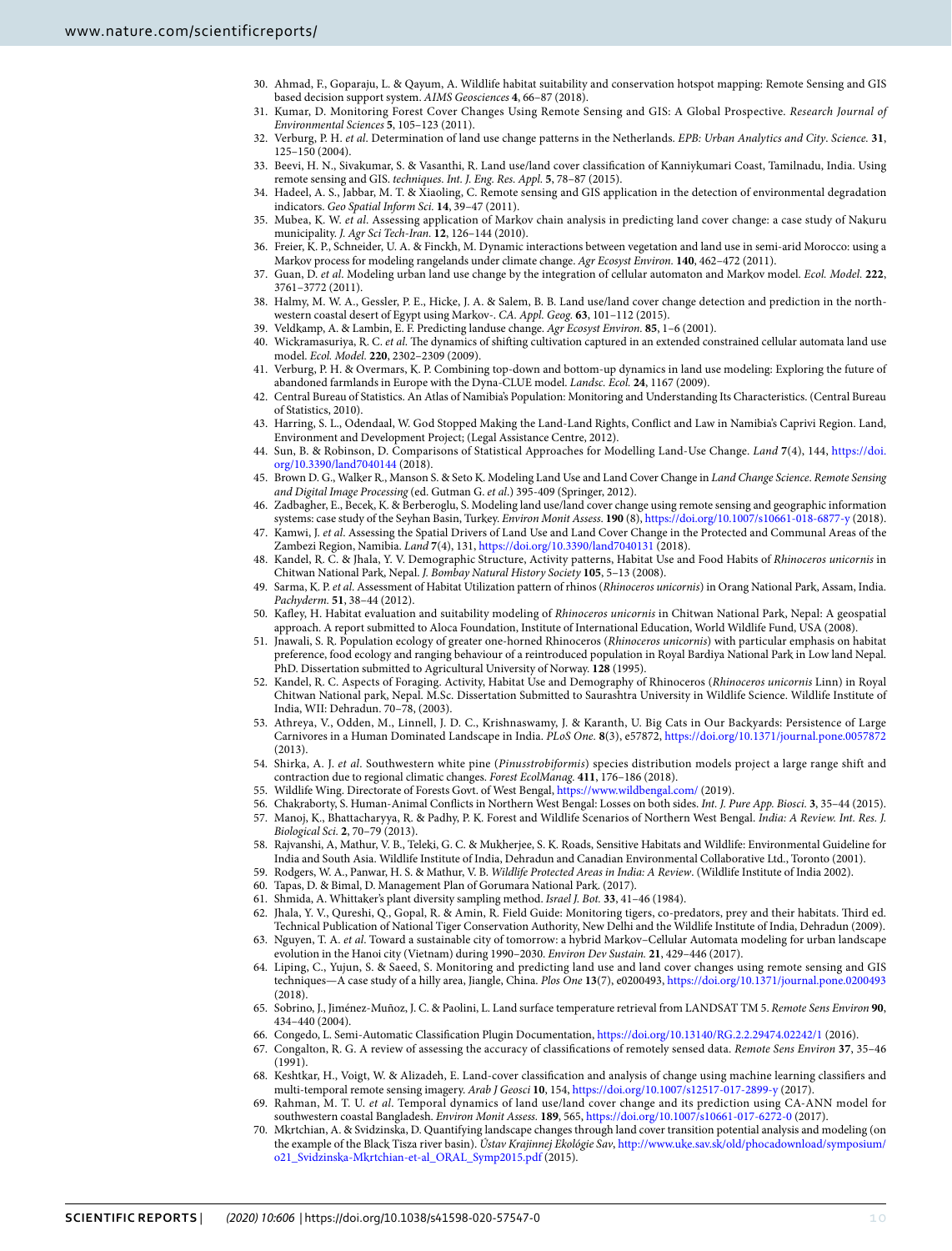- <span id="page-10-0"></span> 71. Gharbia, S. S., Alfatah, S. A., Gill, L., Johnston, P. & Pilla, F. Land use scenarios and projections simulation using an integrated GIS cellular automata algorithms. Model Earth Syst Environ. **2**(3),<https://doi.org/10.1007/s40808-016-0210-y>(2016).
- 72. Jogun, T. The simulation model of land cover change in the Požega-Slavonia County. Diploma thesis, Faculty of Science, Department of Geography,<http://digre.pmf.unizg.hr/4908> (2016).
- 73. Li, T. & Li, W. Multiple land use change simulation with Monte Carlo approach and CA-ANN model, a case study in Shenzhen, China. Environmental Systems Research, **4**(1),<https://doi.org/10.1186/s40068-014-0026-6> (2015).
- <span id="page-10-1"></span> 74. NEXTGIS. MOLUSCE—quick and convenient analysis of land cover changes, <https://nextgis.com/blog/molusce/Accessed>10 March 2019 (2017).
- <span id="page-10-2"></span>75. McCune, B. & Keon, D. Equations for potential annual direct incident radiation and heat load index. J Veg Sci. **13**, 603–606 (2002).
- <span id="page-10-3"></span> 76. Iverson, L. R., Dale, M. E., Scott, C. T. & Prasad, A. A GIS-derived integrated moisture index to predict forest composition and productivity of Ohio forests (USA). Landsc. Ecol. **12**, 331–348 (1997).
- <span id="page-10-4"></span> 77. Evans, J. S., Oakleaf, J., Cushman, S. A. & Theobald, D. An ArcGIS Toolbox for Surface Gradient and Geomorphometric Modeling, version 2.0-0. Available,<http://evansmurphy.wix.com/evansspatial>(2014).
- <span id="page-10-5"></span>78. Franklin, J. Mapping species distributions: spatial inference and prediction. (Cambridge University Press, 2009).
- 79. Peterson, A. T. et al. Ecological niches and geographic distributions 328. (Princeton, 2011).
- <span id="page-10-7"></span><span id="page-10-6"></span> 80. Elith, J. et al. Novel methods improve prediction of species distributions from occurrence data. Ecography. **29**, 129–151 (2006). 81. Porfirio, L. L. et al. Improving the Use of Species Distribution Models in Conservation Planning and Management under Climate
- Change. PLoS One. **9**(11), e113749,<https://doi.org/10.1371/journal.pone.0113749>(2014). 82. Guisan, A. & Zimmermann, N. E. Predictive habitat distribution models in ecology. Ecol Modell **135**, 147–186 (2000).
- <span id="page-10-8"></span>83. Manly, B. F. J. Estimating a resource selection function with line transect sampling. J. Appl. Math.Decis. Sci **6**, 213–228 (2002).
- <span id="page-10-9"></span> 84. Warren, D. L., Glor, R. E. & Turelli, M. ENMTools: a toolbox for comparative studies of environmental niche models. Ecography. **33**, 607–611 (2010).
- <span id="page-10-10"></span> 85. Sertel, E., Topaloğlu, R. H., Şallı, B., Yay Algan, I. & Aksu, G. A. Comparison of Landscape Metrics for Three Different Level Land Cover/Land Use Maps. Int. J. Geo-Inf. **7**. (10) 408,<https://doi.org/10.3390/ijgi7100408> (2018).
- <span id="page-10-11"></span> 86. Tolessa, T., Senbeta, F. & Kidane, M. Landscape composition and configuration in the central highlands of Ethiopia. Ecol. Evol **6**, 7409–7421 (2016).
- <span id="page-10-12"></span> 87. Hijmans, R. J., Cameron, S. E., Parra, J. L., Jones, P. G. & Jarvis, A. Very high resolution interpolated climate surfaces for global land areas. Int. J. Climatol. **25**, 1965–1978 (2005).
- <span id="page-10-13"></span> 88. Elith, J. & Leathwick, J. Predicting species distributions from museum and herbarium records using multiresponse models fitted with multivariate adaptive regression splines. Divers. Distrib **13**, 265–275 (2007).
- 89. Guisan, A. et al. What matters for predicting the occurrence of trees: techniques, data, or species' characteristics? Ecol Monogr. **77**, 615–630 (2007).
- 90. Elith, J. & Leathwick, J. R. Species distribution models: ecological explanation and prediction across space and time. Annu Rev Ecol Evol Syst **40**, 677–697 (2009).
- <span id="page-10-14"></span>91. Miller, J. Species distribution modeling. Geography Compass **4**, 490–509 (2010).
- <span id="page-10-15"></span> 92. Hayes, M. A., Cryan, P. M. & Wunder, M. B. Seasonally-Dynamic Presence-Only Species Distribution Models for a Cryptic Migratory Bat Impacted by Wind Energy Development. PLoS One, **10**(7), e0132599,<https://doi.org/10.1371/journal.pone.0132599> (2015).
- <span id="page-10-16"></span>93. Sharma, L. K., Mukherjee, T., Saren, P. C. & Chandra, K. Identifying suitable habitat and corridors for Indian Grey Wolf (Canis lupus pallipes) in Chotta Nagpur Plateau and Lower Gangetic Planes: A species with differential management needs. Plos One. **14**(4), e0215019, <https://doi.org/10.1371/journal.pone.0215019> (2019).
- <span id="page-10-17"></span> 94. Jarnevich, C. S. et al. Modeling the distributions of tegu lizards in native and potential invasive ranges. Scientific Reports, **8**(1), <https://doi.org/10.1038/s41598-018-28468-w>(2018).
- <span id="page-10-18"></span> 95. Morisette, J. T. et al. VisTrails SAHM: Visualization and workflow management for species habitat modeling. Ecography. **36**, 129–135 (2013).
- <span id="page-10-19"></span>96. Talbert, C. B. & Talbert, M. K. User manual for SAHM package for VisTrails,<http://pubs.er.usgs.gov/publication/70118102>(2012).
- <span id="page-10-20"></span> 97. Allouche, O., Tsoar, A. & Kadmon, R. Assessing the accuracy of species distribution models: prevalence, kappa and the true skill statistic (TSS). J. Appl. Ecol **43**, 1223–1232 (2006).
- <span id="page-10-21"></span> 98. Cohen, J. Weighted kappa: nominal scale agreement provision for scaled disagreement or partial credit. Psychol. Bull **70**, 213–220 (1968).
- <span id="page-10-22"></span> 99. Jiménez-Valverde, A., Acevedo, P., Barbosa, A. M., Lobo, J. M. & Real, R. Discrimination capacity in species distribution models depends on the representativeness of the environmental domain. Glob. Ecol. Biogeogr **22**, 508–516 (2013).
- 100. Illán, J. G., Gutiérrez, D. & Wilson, R. J. The contributions of top climate and land cover to species distributions and abundance: fine-resolution tests for a mountain butterfly fauna. Glob. Ecol. Biogeogr **19**, 159–173 (2010).
- 101. Phillips, S. J., Anderson, R. P. & Schapire, R. E. Maximum entropy modeling of species geographic distributions. Ecol Modell **190**, 231–259 (2006).
- 102. Pearson, R. G. Species' Distribution Modeling for Conservation Educators and Practitioners. Synthesis. New York: Am. Mus. Natl. Hist,<http://ncep.amnh.org>(2007).
- <span id="page-10-24"></span> 103. Grenouillet, G. L., Buisson, L., Casajus, N. & Lek, S. Ensemble modelling of species distribution: the effects of geographical and environmental ranges. Ecography **34**, 9–17 (2011).
- <span id="page-10-23"></span> 104. McGarigal, K., Cushman, S. A. & Ene, E. FRAGSTATS v4: Spatial Pattern Analysis Program for Categorical and Continuous Maps. Computer software program produced by the authors at the University of Massachusetts, Amherst. Available at, [http://www.umass.](http://www.umass.edu/landeco/research/fragstats/fragstats.html) [edu/landeco/research/fragstats/fragstats.html](http://www.umass.edu/landeco/research/fragstats/fragstats.html) (2012).

# **Acknowledgements**

Authors are thankful to Dr. G. Maheswaran, Head of the Office, Dr. Basudev Tripathy, O/C Technical Section. We highly thankful to the Shri R.K. Sinha, Chief Wildlife Warden, & Principal Chief Conservator of Forest, Government of West Bengal for according permission and support, Smt. Nisha Goswami, Divisional Forest Officer, Gorumara Wildlife Division-II, West Bengal State Forest Department for logistic support during the fieldwork. We highly appreciate the reviewers for giving valuable inputs which helped us immensely in improving the content and readability of the manuscript.

# **Author contributions**

T.M., L.K.S., G.K.S., M.T. and K.C. conceived and designed the experiments. T.M. and L.K.S. performed the G.I.S. and Statistical Analysis. T.M. collected field data. T.M., L.K.S. and M.T. wrote the manuscript. T.M., L.K.S., G.K.S., M.T. and K.C. read and approved the final draft of the manuscript before submission.